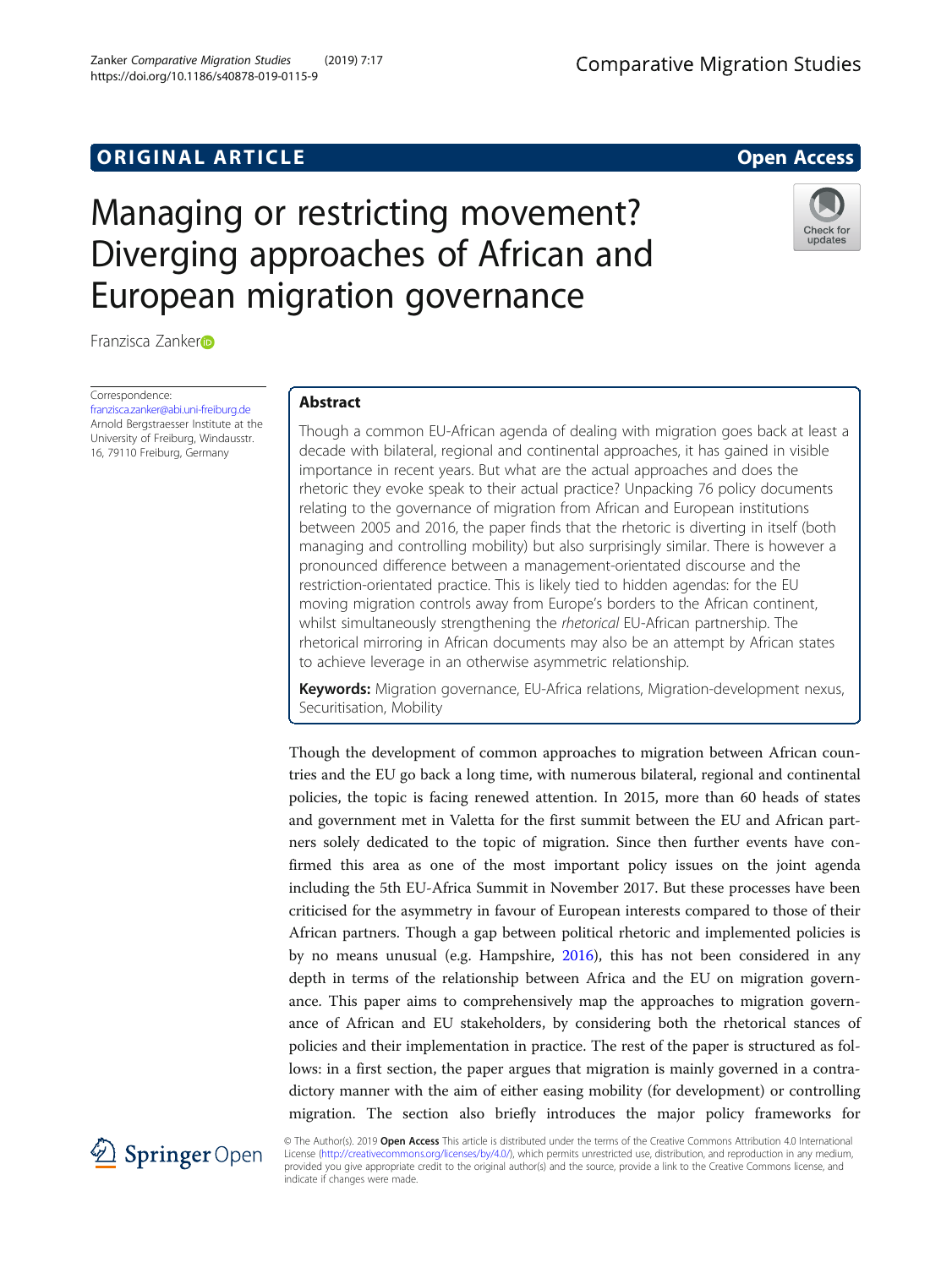governing migration. The main part of the paper unpacks the rhetoric of 76 documents relating to the governance of migration from African and European institutions. The section finds that though African policy instruments favour easing mobility restrictions for development, the EU-led documents also show a strong rhetoric in favour of developing legal migration. Nonetheless, they speak to different kinds of mobility: For the EU institutions mobility is short-term and circular, often within Africa and highlights a migration-development nexus whereby development prevents migration. African rhetoric favours easing mobility for development. Most surprisingly, in terms of controlling migration, the African documents were equally strong in underlining controlling migration.

The paper goes on to consider the practice of migration governance, showing that EU policies were however more securitised in practice than their much more reserved rhetoric. The paper concludes that the rhetoric is surprisingly similar though it mirrors both the aim of managing and restricting mobility, potentially a juxtaposition. There is however a pronounced divergence between a management-orientated discourse and the restriction-orientated practice. The gap between rhetoric and practices serves the European interests of moving migration controls away from Europe's borders to the African continent, whilst simultaneously rhetorically strengthening the EU-African partnership. Moreover, the commonalities between the rhetorical stances of the two continents may be an attempt by African states to achieve leverage in an otherwise asymmetric relationship.

## Migration policies – to ease or control?

The governance of migration has long received attention not only on the world political stage but also in academia. Though migration is multifaceted and is difficult to define in any categorical manner, the mobility of persons no doubt has effects for the development of a country as well as potentially for their security as a sovereign state. Though many governing approaches exist, with arguably limited success (Castles, [2004](#page-17-0)), governance of migration juxtaposes two - potentially competing - visions, namely regulating forms of mobility compared to controlling irregular migration. On the former, migration has become increasingly accepted as a 'tool' for development. Resulting from this is for example the importance of remittances, especially in Africa (Lavenex & Kunz, [2008](#page-17-0); Van Criekinge, [2016](#page-17-0)). Thus, policies in this direction will seek to ease mobility (and lower transaction costs of remittances). Yet, a positive migration-development nexus is by no means widely accepted in practice. The relationship between migration and development is circular and highly complex, incorporating both positive and negative impacts (e.g. Clemens, [2014\)](#page-17-0). Out-migration may lead to more remittances, but also brain-drain of professionals. Moreover, development may also be considered as a territorialised process (decoupled from globalisation), resulting in migration policies that favour development at home in order to 'prevent' migration (Nijenhuis & Leung, [2017\)](#page-17-0).

Either way, policy makers often see development as a trade-off to security concerns (challenging this see Lavenex & Kunz,  $2008$ ).<sup>1</sup> In the EU the securitised vision of migration goes back to the 1980s, and it has continuously been reinforced since then. Using the alleged fear that immigration may infringe on public order, borders are secured and migrants become securitised objects. Fundamentally, the securitised approach juxtaposes the freedom of movement within Europe (through Schengen) with stronger borders and an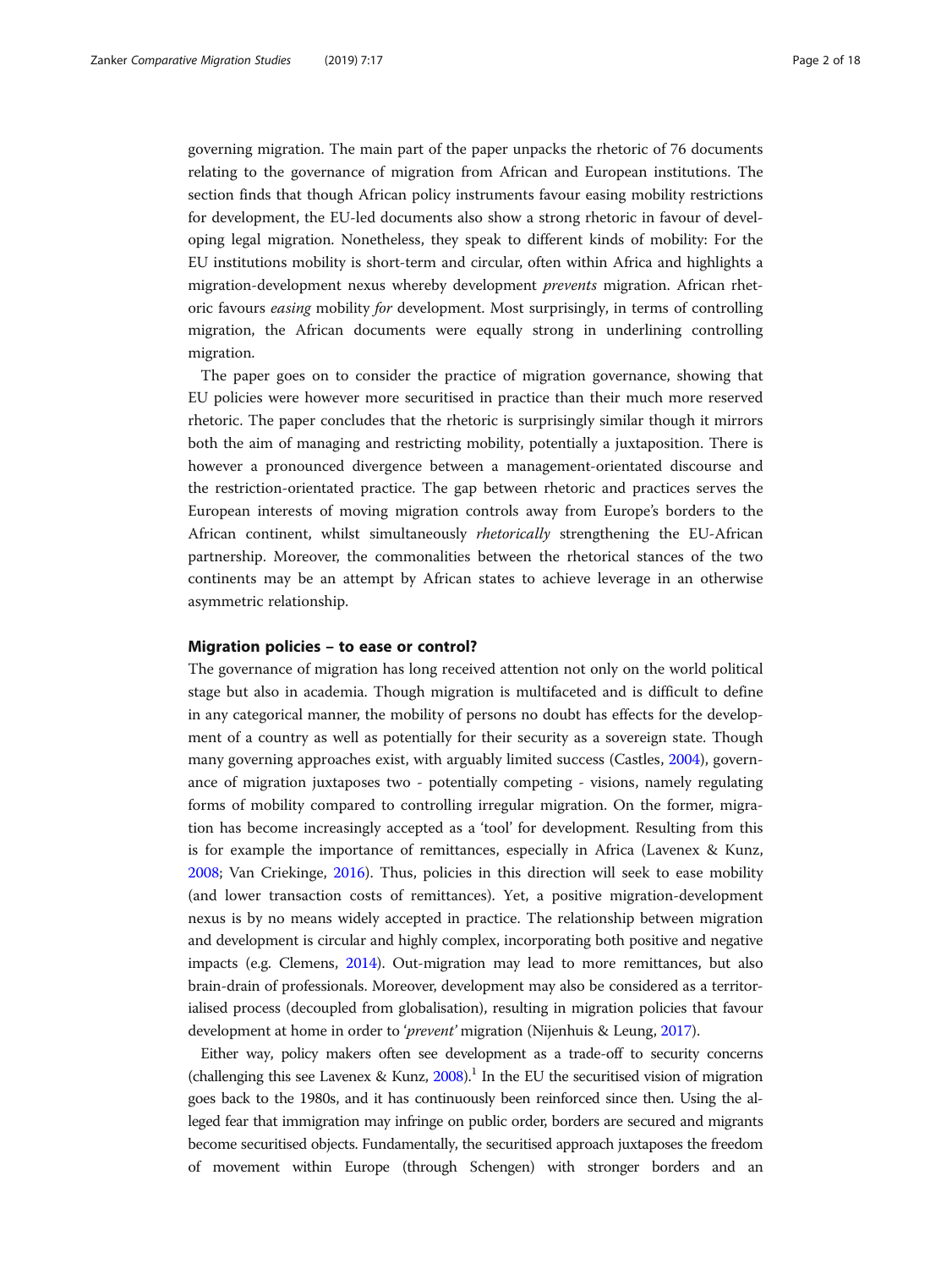externalisation of migration controls (e.g. Andersson, [2016;](#page-17-0) Bourbeau, [2015;](#page-17-0) Völkel, [2014](#page-17-0)). Drawing from these debates, only very briefly touched upon here, would suggest that African states and institutions would focus on easing mobility as primary beneficiaries of migration for development and the EU and European countries on controlling (irregular) migration in an increasingly securitised-migration context.

When it comes to migration governance in and with African countries, research tends to be geographically and thematically limited, focusing only on one region or type of migration category, e.g. forced versus 'voluntary' (usually labour) migration (e.g. Brachet, [2010](#page-17-0); Rwamatwara, [2005\)](#page-17-0). Moreover, whilst the literature on migration patterns in Africa repeatedly highlights the fact that most African migration is inner-African, this is not reflected in the literature on the topic, which largely focuses on 'South-North' migration (Flahaux & De Haas, [2016\)](#page-17-0). Thus, a research gap exists in considering migration governance between Europe and Africa and especially within Africa. Understanding the rhetoric and practices of migration patterns of both continents is fundamental to improve their relationship and future cooperation. A number of policy initiatives exists and acknowledging the fact that migration policies should be addressed transnationally (Castles, [2004](#page-17-0)), the various global, regional and bilateral policy instruments are considered below.

Globally, in Africa the AU has increasingly supported the freedom of persons across the continent and adopted an AU Migration Policy Framework for Africa in 2006, with a protocol on the freedom of movement formally adopted in early 2018. On the European side, an overarching framework for the external migration and asylum policy of the EU was launched in 2005 and further clarified in 2011. This Global Approach to Migration and Mobility (GAMM) follows four objectives (of equal importance): managing legal migration; preventing and combatting irregular migration; maximising the development impact of migration and promoting international protection. Further, EU-Africa Summits with heads of states and government take place every 3 years. These have also informed migration governance resulting in for example the partnership on Migration, Mobility and Employment (2007) and an action plan on migration and mobility (2014). Most of the policy making on migration governance however takes place on a regional and bilateral level.

Regarding regional instruments in Africa, the Economic Community of West African States (ECOWAS) comes at the forefront, who have enshrined freedom of movement – including the right of entry, establishment and residency in a series of protocols since 1979 including a memorandum on refugees from 2007. The Intergovernmental Authority on Development (IGAD) has also developed a comprehensive regional migration policy framework.<sup>2</sup> An AU Horn of Africa Initiative was launched in 2014 to respond to human trafficking and people smuggling on the continent. From the EU side, the strongest instrument is the Rabat process, launched in 2006, which offers space for an operational partnership on migration between the EU, with African countries along migration routes from and via North, West and Central Africa. Additionally, the Khartoum Process was launched in 2014 and primarily aims to tackle human trafficking and the smuggling of migrants in countries of origin and transit in the Horn of Africa. A last regional approach towards migration is the African, Caribbean and Pacific Group of States (ACP) - EU dialogue, with a Joint Declaration on migration and development adopted in June 2010. With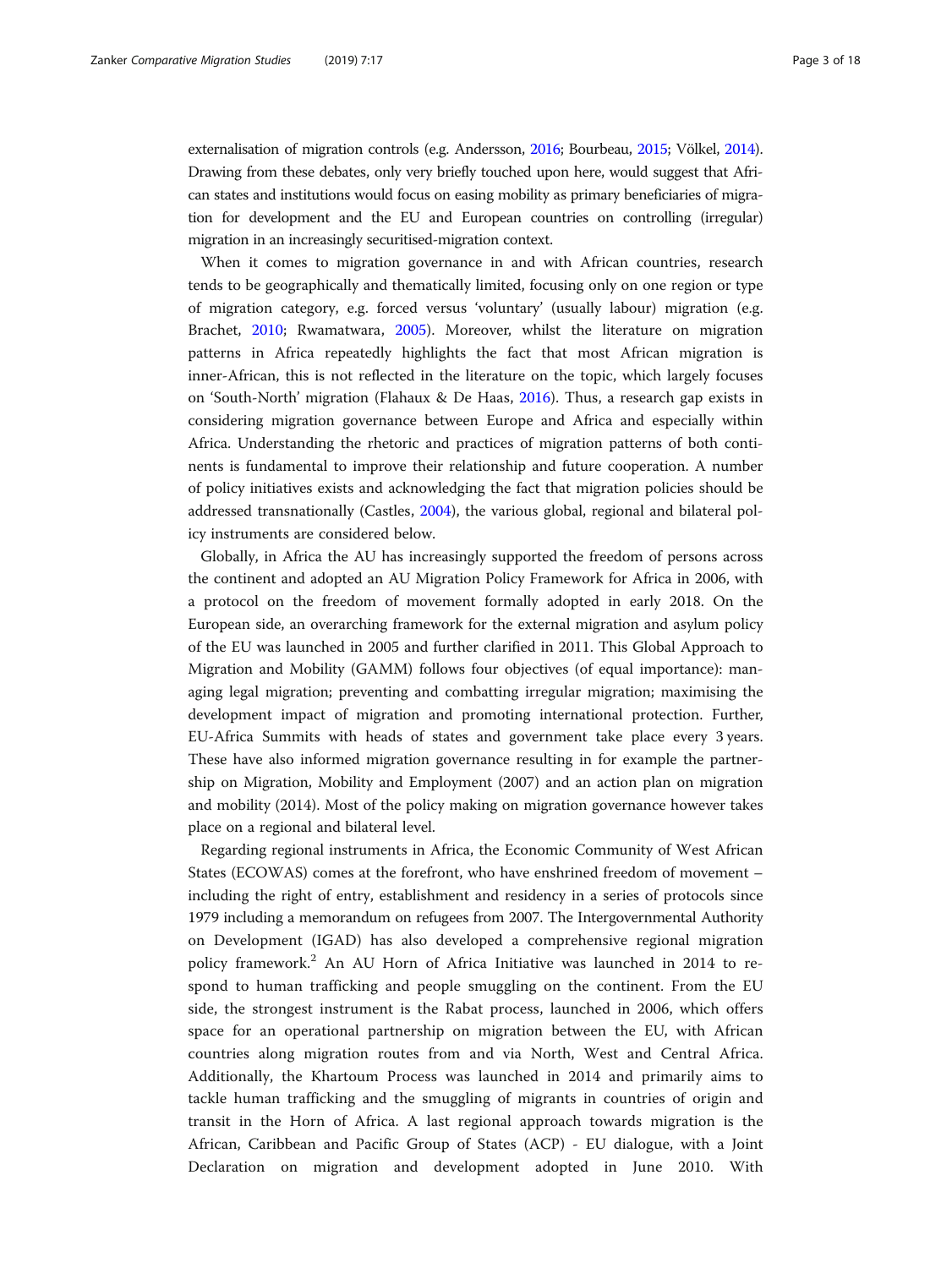negotiations currently ongoing in light of a new agreement needed for 2020, migration is set to take on a more prominent role.

Lastly, the EU has developed bilateral instruments, the strongest commitment to joint migration governance. Firstly, mobility partnerships are the main comprehensive and long-term bilateral framework for facilitating policy dialogue and operational cooperation on migration management with third countries. Such mobility partnership exists in Africa with Cap Verde (2008), Morocco (2013) and Tunisia (2014). Less commitment is expressed through a Common Agenda for Migration and Mobility, which signal a wish to advance cooperation on migration in the long-run, which have been signed with Nigeria and Ethiopia in 2015. Most recently, in June 2016, the Migration Partnership Framework was launched. The idea is to reach compacts with partner states that combine migration policies with other areas of competence of the EU, including development aid, trade, energy and security. Mali, Nigeria, Niger, Senegal, and Ethiopia are priority countries for partnership compacts in Africa. The rhetoric of these poliy documents is outlined below.

## The rhetoric of migration: managing mobility

In line with both development and security-orientated forms of migration governance both easing mobility and controlling movement are considered in the content analysis. The section finds that though African policy instruments favour easing mobility restrictions for development, the EU-led documents also show a strong rhetoric in favour of developing legal migration. Nonetheless, they speak to different kinds of mobility: For the EU institutions mobility is restricted to the African continent and the documents highlight a migration-development nexus whereby development prevents migration. In african documents, the rhetoric highlighted easing mobility for development. Surprisingly, in terms of controlling movement an unexpected level of wanting to control migration came out of the African documents.

The paper applies a content analysis methodology, based on the analysis of policy documents and EUTF projects (further below). The aim of the methodological approach is to assess how frequently and in what ways policy documents speak of migration in terms of easing or restricting mobility. Texts were interpreted qualitatively using codes, deduced from the debates on migration governance. The codes were inductively revised after coding an initial batch of documents. In addition, a limited quantitative analysis took place, through a frequency count.<sup>3</sup> The way words are used (in which context and considering their polysemy) further contextualises their meaning. This gives an insight into priorities and directions of the formal elite-level processes. Of course this approach does not allow for an insight into the negotiation processes behind the policy formulations nor what is happening at a less formal level of migration governance, no doubt relevant (e.g. Rother & Piper, [2015](#page-17-0)). Nonetheless, it serves as an indication for understanding commonalities and divergences between EU and African interests in migration governance.

The starting date of the observation period is tied to the European GAMM, which was initially launched in 2005 and ends in 2016 when the new Partnership Framework was launched. The paper analyses a total of 76 documents, see Table [1](#page-4-0) below, 32 of which are African documents, with 20 and 24 documents from the EU and EU-African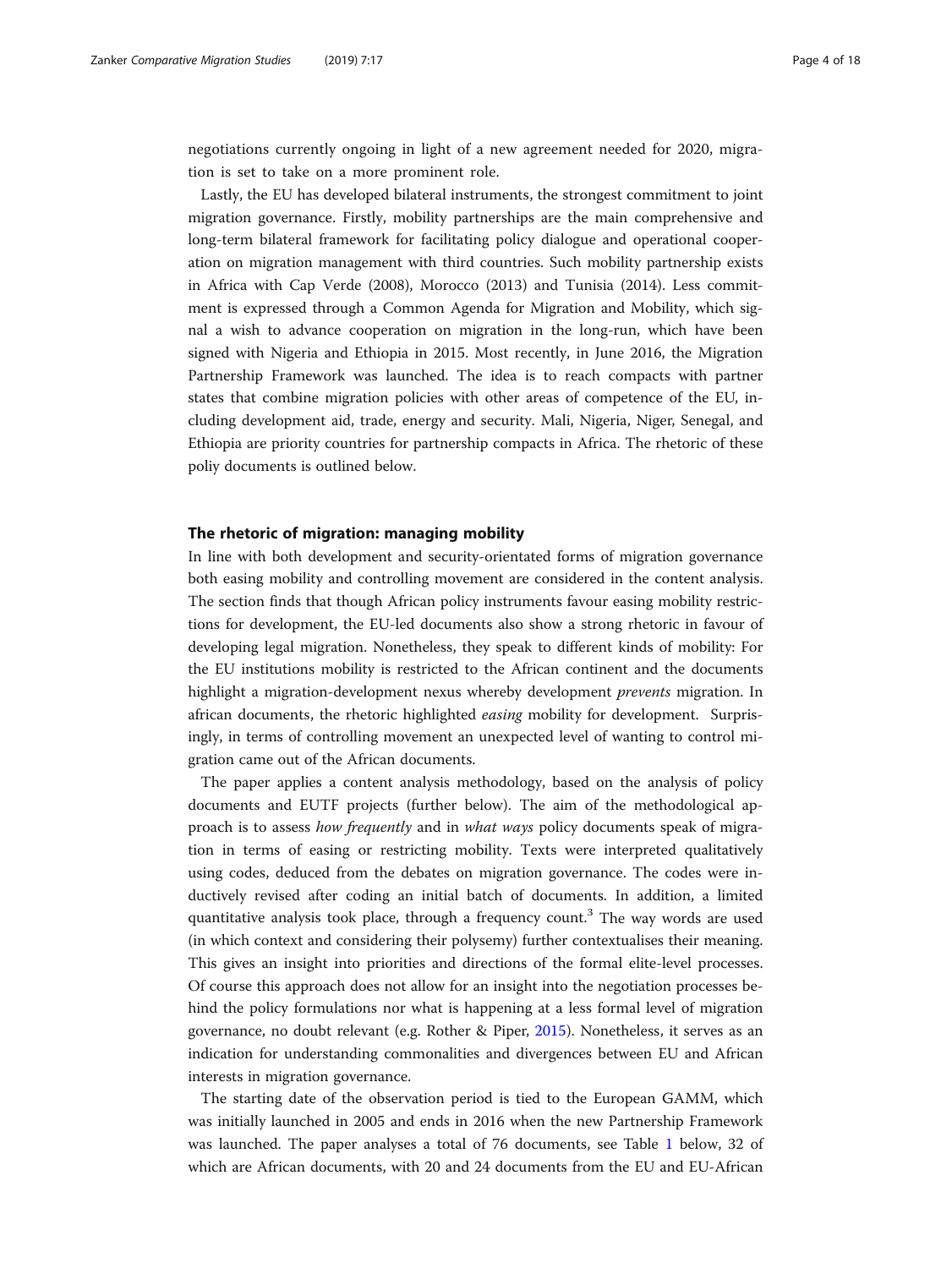| Policy institutions | Approach  |          |        |    |
|---------------------|-----------|----------|--------|----|
|                     | Bilateral | Regional | Global |    |
| African             |           | 16       | 16     | 32 |
| EU-African          |           | 13       |        | 24 |
| EU-only             | 15        |          |        | 20 |
| Total               | 15        | 32       | 29     | 76 |

<span id="page-4-0"></span>Table 1 Overview of Documents used for the content analysis

policy institutions respectively. Note however that the EU-African documents are still primarily under EU penmanship (see also Collyer, [2016](#page-17-0)). Most of the documents are the regional or global level. The analysis was carried out with MaxQDA.

## General approaches towards migration governance

Before considering the two approaches of easing and controlling migration in more detail, a few more general remarks on the understanding of migration.<sup>4</sup> One policy area which everyone seems to agree on is the lack of reliable data and the need to build up better information and data on migration, including so-called migration observatories (e.g. B3, see Additional file [1](#page-16-0) for all the document codes). Secondly, there is a broad rhetorical commitment to protecting the human rights of all migrants. This is strongest in the African documents, with a statement by Nkosazana Dlamini Zuma, as AU Chairperson at the time of the Valetta Summit noting for example ' … processing centres, or whatever they may be called, are de facto detention centres that will constitute a serious violation of human rights and re-victimization of migrants' (emphasis added; A1). Similarly, the AU Common Position on migration for example states that the 'fight against illegal or irregular migration must be waged within the context of strict observance of human rights and human dignity' (emphasis added; A6). An almost identical phrase regarding the observation of human rights appears in the Rabat Three-Year Cooperation Programme (Bb11). In fact, if we search for right\*AND dignity within one sentence, it appears twice on average in the EU-African documents, compared to 0.8 times in the African documents (and 0.7 times in the EU ones, c.f. Table [2\)](#page-5-0). Nonetheless, though more frequent, the wording is much weaker, often used like a side-note, e.g. 'a coherent, credible and effective policy with regard to the return of illegally staying third country nationals, which fully respects human rights and the dignity of the persons concerned' (emphasis added; Ccc15).

Not as widespread, but still common is a general agreement that third actors need to be included in addressing migration. Diaspora members are frequently linked to development, but also wider calls such as for 'socio-cultural structures for migrants … increasing their capacity to undertake development actions' (Bb11). In addition, there is a tendency to opt for policy coherence, especially when it comes to 'mainstreaming of migration in development thinking' (e.g. C2), but also includes calls to include strong asylum protection strategies in in national poverty reduction strategies (e.g. B2) or the coherence between security and migration policies (e.g. Aa10). This has become most strongly apparent in recent EU policies since the Partnership Framework, whereby development cooperation has become explicitly tied to migration goals (e.g. Ccc15).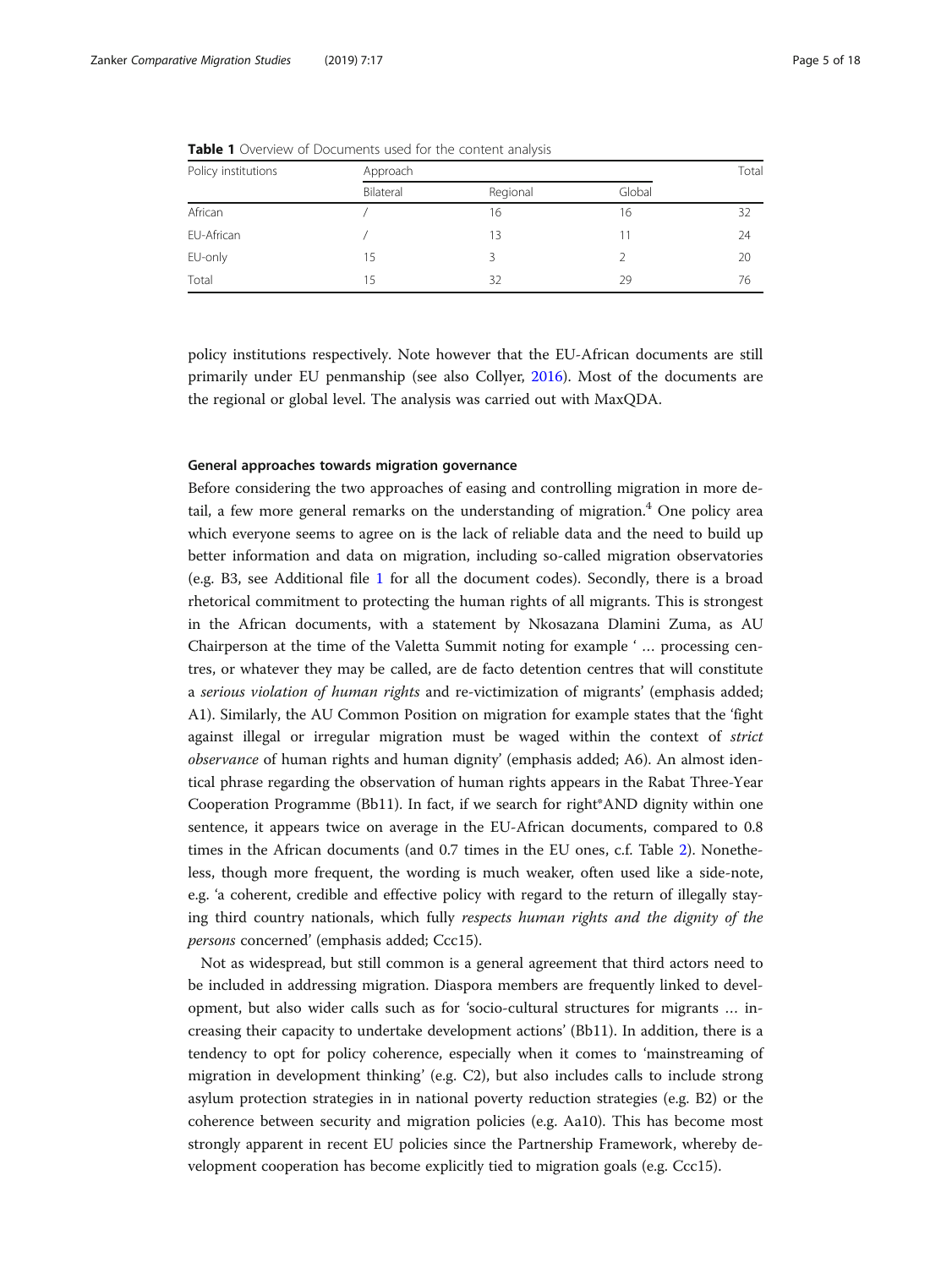<span id="page-5-0"></span>

|  |  |  |  |  | <b>Table 2</b> Frequency counts for rhetoric on the different approaches to migration governance |
|--|--|--|--|--|--------------------------------------------------------------------------------------------------|
|--|--|--|--|--|--------------------------------------------------------------------------------------------------|

|                       |                                 | African documents<br>(32 documents) | EU-Africa documents<br>(24 documents) | EU only documents<br>(20 documents) |
|-----------------------|---------------------------------|-------------------------------------|---------------------------------------|-------------------------------------|
| General Approaches    | mixed migration                 | 0.6(20)                             | 0.25(6)                               | 0.1(1)                              |
|                       | right* AND dignity              | 0.8(24)                             | 2(48)                                 | 0.7(14)                             |
|                       | partnership                     | 3.3(104)                            | 16 (385)                              | 16.3 (326)                          |
| Regulating Migration  | Legal AND migra*<br>NOT illegal | 4 (129)                             | 9.3(222)                              | 10.3(205)                           |
|                       | Circular AND migration          | 0.5(15)                             | 2.7(65)                               | 2.7(54)                             |
|                       | mobility                        | 5.4 (173)                           | 6.3(152)                              | 12.3(245)                           |
|                       | mobility AND legal              | 0.8(25)                             | 2.5(60)                               | 3.3(65)                             |
| Controlling Migration | irregular                       | 4.9 (158)                           | 4.5 (107)                             | 8.5 (170)                           |
|                       | fight* OR combat*               | 3.6(114)                            | 8.3 (199)                             | 5.1(101)                            |
|                       | border management<br>OR control | 3.8(121)                            | 2.6(63)                               | 2.8(56)                             |
|                       | traffick* OR smuggl*            | 28.4 (910)                          | 12.2 (292)                            | 14.4 (247)                          |
|                       | Return                          | 4.3(136)                            | 5.2 (126)                             | 8.7 (173)                           |
|                       | voluntary AND return            | 1.1(36)                             | 2.8(68)                               | 3.3(66)                             |

\*is used to search for any word that begins with the root/stem of the word truncated by the asterisk. E.g. migrant, migration.

In terms of defining migration more generally, despite the increasing attention to the reductive nature of artificially separating migrants from refugees, the term 'mixed migration' is used infrequently (see Table 2). The term appears most often in the African documents, which tend tend to be quite elaborate in defining migration, e.g. as 'the search for safety, a better life, better climates, markets, goods to trade  $-$  [it] is as old as humanity itself' (A1). Though the EU-led GAMM indirectly concedes to the complexity of defining migration, stating that their approach 'should … be migrant-centred. In essence, migration governance is not about 'flows', 'stocks' and 'routes', it is about people' (C2), the African documents tend to display more complexities in their definitions.

In terms of the predominance of inner-African migration, the African documents largely speak of migration within the continent, though some do acknowledge migration outside the continent, including increasingly to the Middle East (e.g. A6 or Aa9). The EU and EU-African documents also acknowledge this geographic concentration of migration patterns, stating for example 'inter- and intra-regional migration in developing regions far exceeds migration to the EU' (C2) or 'acknowledging that migratory movements occur essentially within Africa … ' (B2). The EU-led documents do however still tend to focus on migration towards Europe, or when they refer to migration within Africa they always add the South-North dimension in addition. Thus, the previously cited document continues for example, '... and also towards developed countries' (B2).

To sum up so far then, there are some commonalities (better data, protecting the human rights of migrants, third actor involvement, policy harmonisation), but the differences also appear. The EU has the most expansive approach on how to harmonise migration policies, and the African documents are more comprehensive in their definition of migration and more overtly mention the human rights of migrants. The EU-led documents on the whole are more geared towards Northwards migration, though they by no means ignore that most African migration is within the continent. Now the two governance approaches of easing and controlling migration will be considered in more detail.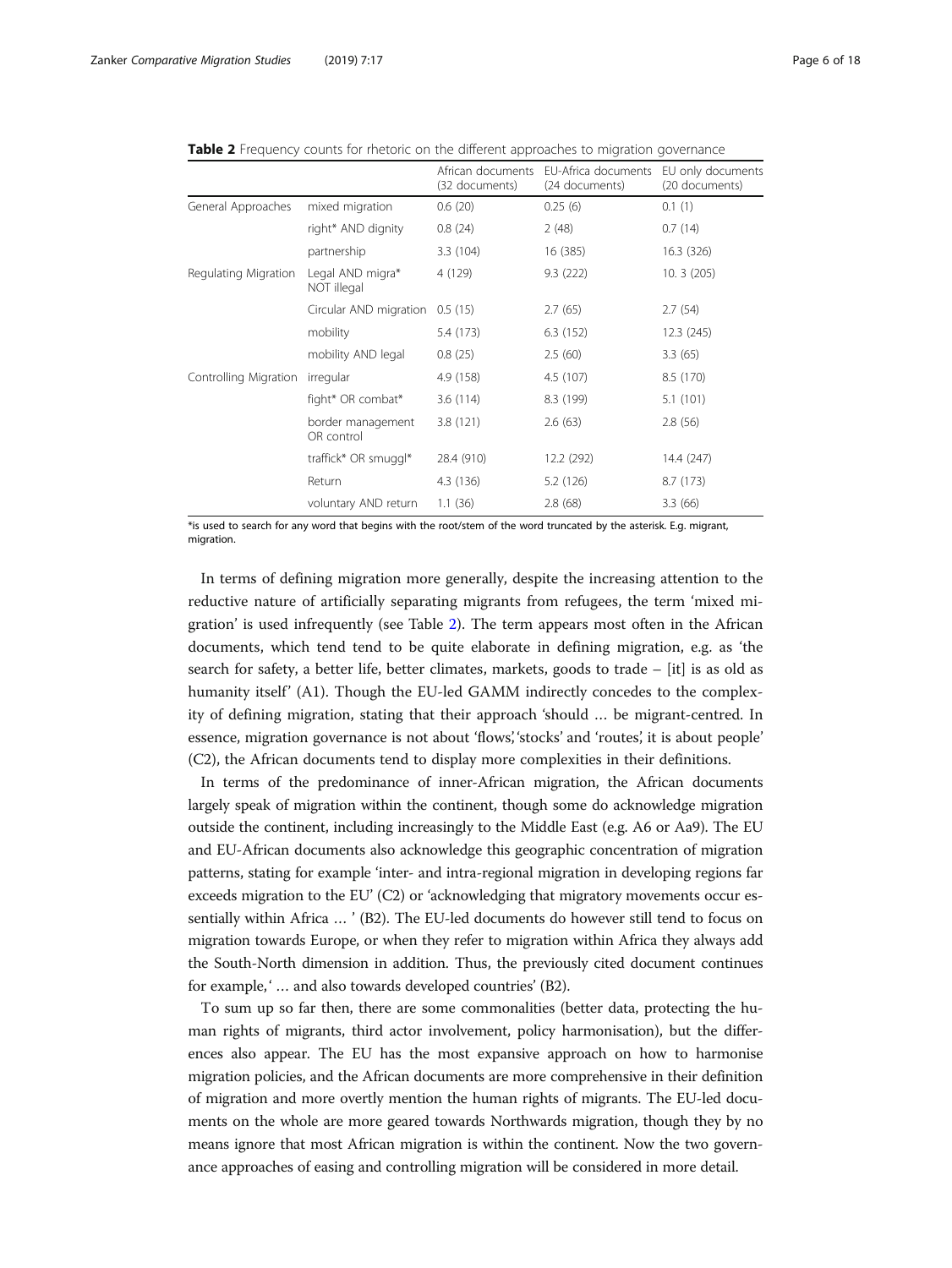#### Unpacking the migration-development nexus

A consequence of accepting a positive relationship between migration and development would be a policy approach that highlights easing mobility through legal avenues of migration. Thus in order to unpack the approaches towards the migration-development nexus amongst and between the African and European partners, the relationship between migration and development via mobility and legal avenues for movement is analysed in the following.

First of all, both the EU-led and the African documents are open to the idea migration can be good for development. African documents notably refer to the 'untapped potential' [of migration in Africa] (A5) or reiterate the role of 'migrants as agents of innovation and development' (A2). They are especially focused on how to better regulate and lower the costs for remittances (e.g. Aa14) and more generally advocating for labour rights (e.g. A3). The importance of remittances are also widely recognised by EU and EU-African documents (e.g. Ccc7, B2). One of the ACP-EU Document takes this further, stating that 'better management of migration may generate very important gains, perhaps more important than the removal of world trade barriers' (Bb3). This strong statement does not appear elsewhere, and also reiterates a point made in all of the documents. Namely, there is an urgency for migration to be well-managed in order to reap the benefits for development, since it is the 'good governance of migration  $[$ that $]$  will ... bring vast development benefits'  $(C2)$ . Thus, the emphasis is on regulating mobility in order to tap into the development-migration nexus.

Regulating mobility is at least in part linked to opportunities for legal migration. Though legal migration was in fact a priority for African states at the Valletta Summit (see A2), the term legal (and migration) appears on average 9–10 times for each EU-led document, compared to only 4 times for the African ones, see Table [2.](#page-5-0)

Generally the documents, including the African ones, are however quite vague when it comes to legal migration. For example a Roadmap (2014–17) from the fourth EU-Africa summit refers to legal migration as the 'promotion of alternatives to irregular migration' (B8), without detailing what these alternatives may be. When they are more specific the primary form of legal migration is through education, and only followed by labour migration (e.g. B10). Education measures include scholarships and making training and certificates more compatible (across Africa, e.g. A10). The preference for education also signals the preponderance of temporary understanding of legal forms of migration. Here the understanding of legal migration also begins to diverge, with EU-led documents especially strong on advocating temporary mobility. Circular migration appears in European-led documents 2.7 times on average per document, compared to only 0.5 times in the African ones, see Table [2.](#page-5-0) The Mobility Partnership with Cap Verde for example mentions 'legal migration, in particular circular and temporary migration' or calls for 'measures for temporary workers and encourage circular migration of workers' (Ccc1). Whilst the aim is to benefit from temporary workers such as health workers (C1), African documents speak of temporarily differently, through creating 'an environment conducive to circular migration (brain circulation)' (A6) whereby the emphasis is to regain from return highly-skilled diaspora (e.g. Aa9).

In sum therefore, there is a strong rhetoric for legal migration – especially in the EU-led documents, but it tends to be vague, and for the EU-led documents highlight the temporary nature of mobility. More generally, this is reflected in the understanding of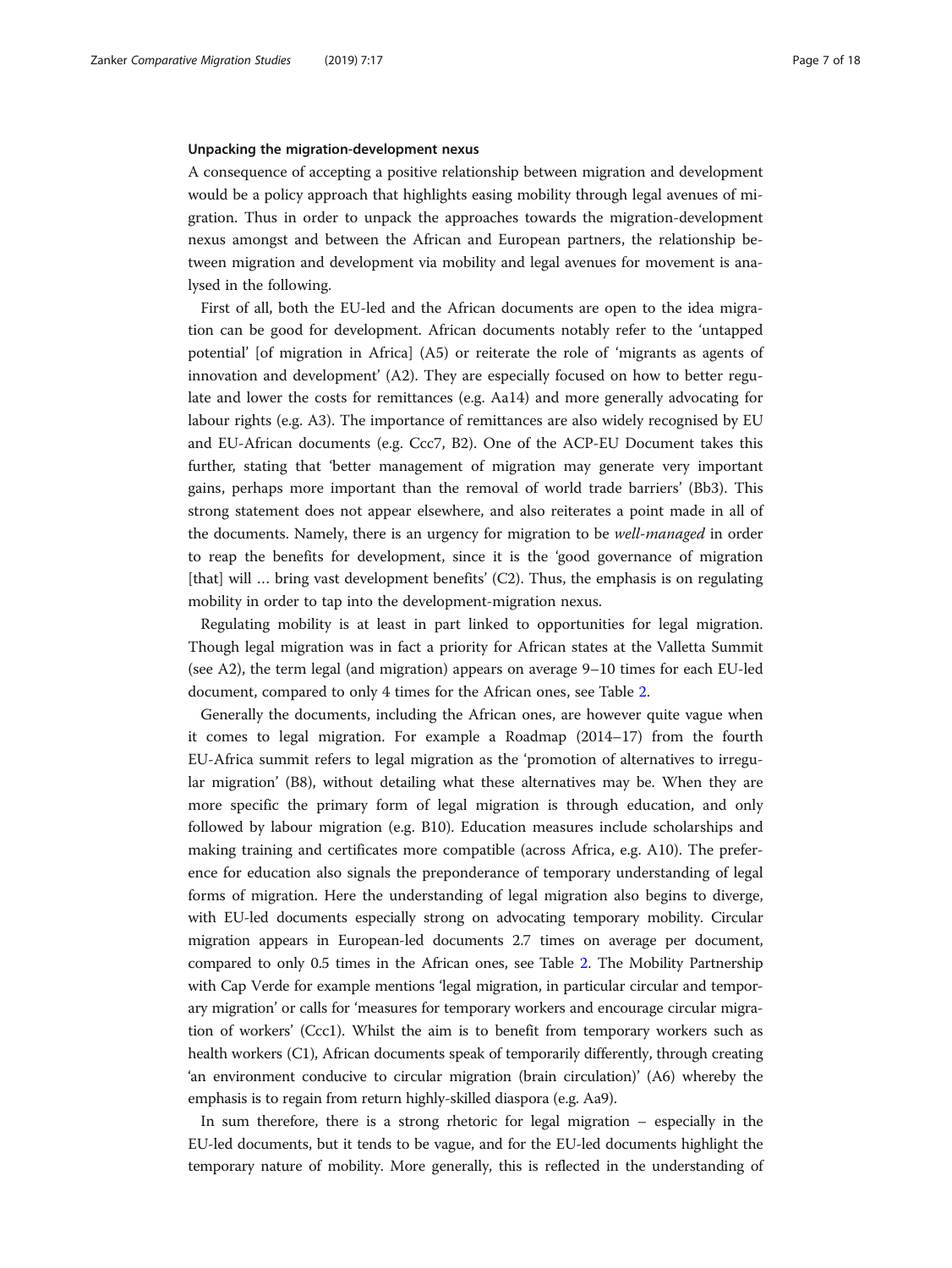mobility itself. A preliminary illustrative view of mobility shows that it is by no means disregarded in the European context – it appears on average 12.3 times in EU documents compared to the average of 5.4 times in the African documents (see Table [2](#page-5-0)).

If we take a closer look however, acknowledging the polysemy of a concept like mobility, we find that on the whole African rhetoric favours *easing* mobility for development (see also Van Criekinge, [2016](#page-17-0)) whilst the EU institutions are geared towards regulating mobility in conjunction with territorially-bounded development to prevent migration. This highlights diverging meanings of mobility, with the latter approach in fact far more restrictive.

African documents tend to consider mobility as the free movement of people. Consequently, mobility is described in terms of harmonization of educational standards and, as a first step towards African passports and easing up of visa requirements. This mobility or free movement underpins the very foundation of the continent in the coming years and is ' … a crucial element for deepening continental integration and unity in the spirit of Pan-Africanism' (A11). Interestingly, the ECOWAS Common Approach on Migration notes that free movement reduces migratory pressure beyond its boundaries (Aa6). This is where the European-led documents tap into.

Though the EU documents refer to mobility, they mostly do so in conjunction with legal migration or as something to be (well) managed (Cc3), see also Table [2](#page-5-0). Moreover, there is a surprisingly strong focus on mobility and labour rights in EU-led documents within Africa (e.g. B2, Bb11). This can be linked to a territorialised form of development to prevent migration (see Nijenhuis & Leung, [2017\)](#page-17-0). For example, in Article 13 of the Cotonou Agreement, the nexus between development and migration is highlighted as aiming to 'normalise migration flows' though reducing poverty (Bb4). Similarly, the Rabat Declaration which states that 'concerted action on the root causes of migration [is required], in particular through the implementation of development projects in Africa' (emphasis added; Bb10). In addition, the documents call for encouraging private investments in the countries of origin (e.g. Ccc15), promoting Foreign Direct Investment to 'generate employment and reduce migration outflow (B2), capacity building in the health and education section (e.g. B2), social protection (B5) and more recently the importance of resilience and strengthening livelihoods, which has become a core of the EU Trust Fund projects (e.g. B9, see also below).

In part, African documents also prescribe to the benefits of such territorially-bounded development, in response to some of the negative consequences of mobility. The AU Common Position on migration for example states that 'poverty is one of the main causes of migration. Creating development opportunities in countries of origin would mitigate the main reasons for young people to engage in migration, thereby also dealing with the problem of brain drain' (A6). Nonetheless EU-led documents are much clearer in advocating for regulating mobility (with temporary measures) and also development in Africa to prevent migration. African rhetoric favours easing mobility for development.

In sum, mobility and legal migration is universally enshrined, and in fact more prominently in the EU-led documents. However, there are nuances to this. There may be a strong rhetoric for legal migration, but it tends to be vague, and frequently refer to education programmes or to legal migration within Africa. Moreover, African documents are more pointed towards easing mobility and the development potential of migration and the EU-led documents geared towards regulating mobility in conjunction with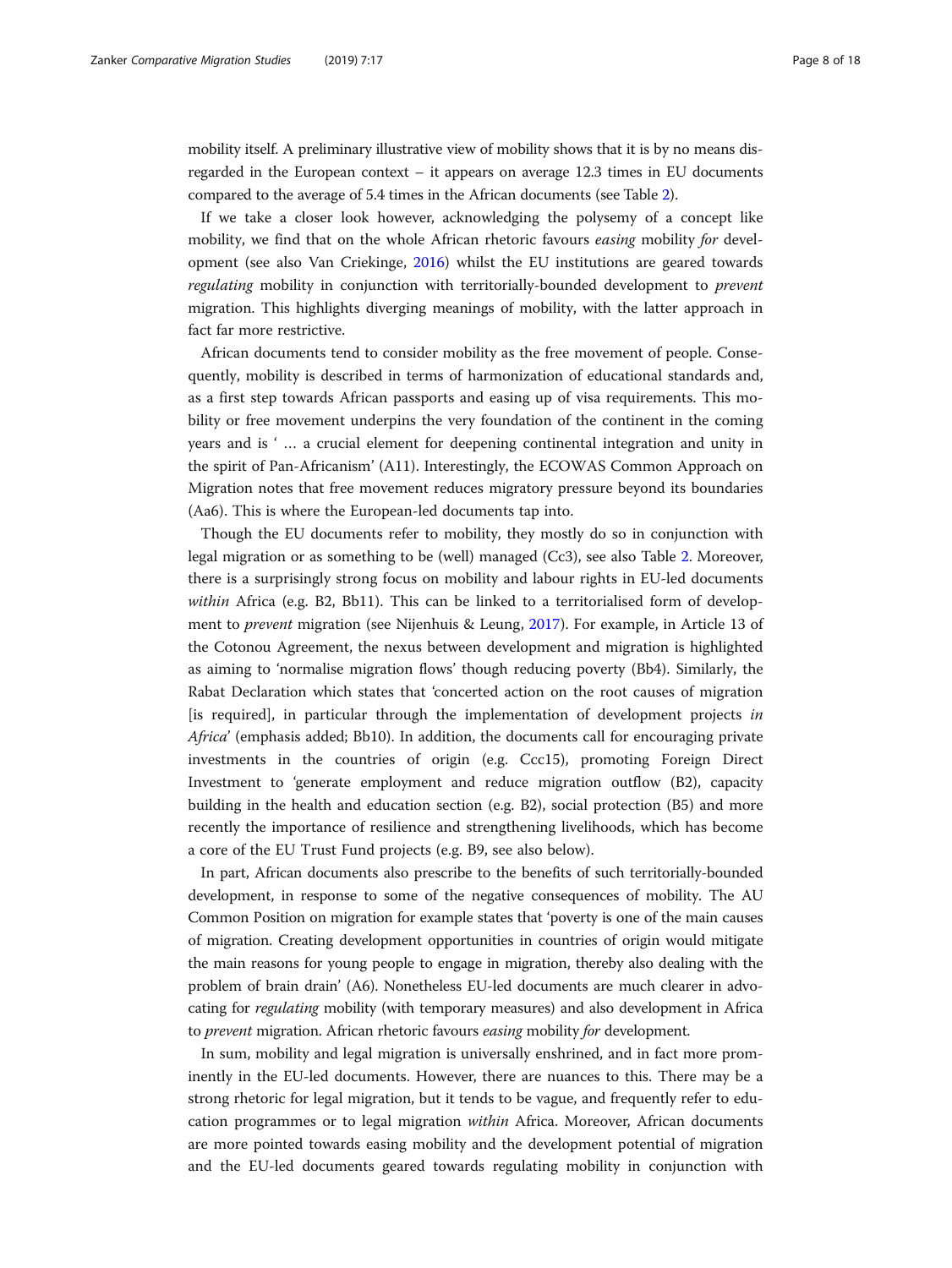territorialised development to prevent migration (see also Raineri & Rossi, [2017\)](#page-17-0). This regulatory approach already signals a preference towards control, i.e. using development as an incentive to stop irregular migration.

## Unpacking the migration-security nexus

One of the goals in the Valetta Action Plan, 'preventing and fighting irregular migration,' is clearly one of the major priorities from the European side (B11). Yet, much of the measures taken in this regard as well as such securitized language can be found in all of the regions. The documents in fact universally focus on the potentially destabilizing impact of unmanaged migration on (national/regional/international) security (e.g. A4) and rhetorically commit to the fight against 'illegal' or 'irregular' migration (e.g. A5). Thus, a migration-security nexus is made by all with an emphasis on controlling irregular migration.

The term irregular is used most frequently in the EU-only documents (8.5 times on average), but is more frequent in the African documents (4.9 times on average) than in the EU-African ones (4.5 times, see Table [2\)](#page-5-0). Interestingly, the term becomes more frequent over time, as does other language such as fighting or combatting<sup>5</sup> (irregular migration), both peaking in 2015 at the time of the Valetta summit (see Fig. 1).

Much depends however on how these actors understand the securitised terms they envisage. Carling and Hernández-Carretero categorise preventative migration measures (to manage unauthorised migration from Africa) into direct control, deterrence and dissuasion (2011). Dissuasive measures are broadly accepted by all sides and include foremost creating jobs in order to reduce irregular migration (e.g. A6, B7, Ccc15). Another major policy area that everyone can agree on is better data-collection (including improved national civil registries) and providing better information to (potential) migrants about the dangers of the journey (e.g. Ccc15 Aa15, Aa12, Ccc5).

As for control and deterrence measures, here there is first of all a dependency relationship between the EU and the African institutions. As such, policy documents iterate that 'particular attention should be paid to capacity-building to strengthen capacity in migration management' (Ccc15), and include better legislation, improving coordination

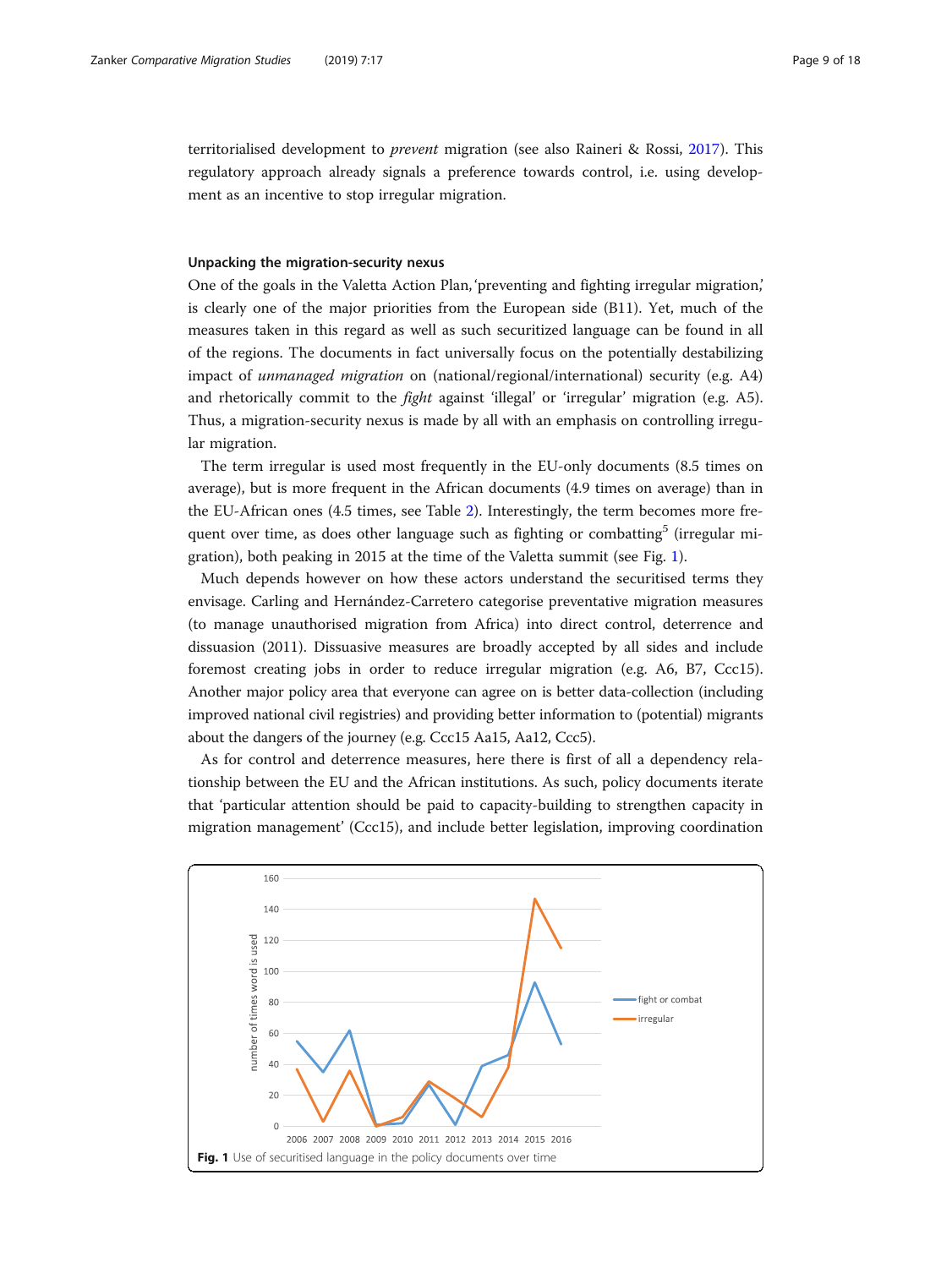and information flows and the secondment of European Migration Liaison Officers to key partner countries in Africa (e.g.A5, Ccc6, Ccc15). Aside from concrete measures like the 'multi-purpose centre' in Agadez (Niger) for registering (and returning) migrants (B11) and the Common Security and Defence Policy missions in Mali and Niger (C1), there are two major measures where the security-migration is addressed through control/deterrence – border management and addressing smuggling and human trafficking.

In terms of border management, the documents again envision what essentially comes down to improving the capacities of the African partners such as upgrading the 'capacities of border officials, physical infrastructure and enhancing communication and cooperation between origin, transit and destination countries' (A5), joint patrols (e.g. Ccc15) and improved intelligence-sharing between countries (e.g. B11). Yet border management is also prioritised in the African documents – it appears as the second policy strategy out of a total of nine in the AU Migration Policy Framework (A5). It is however discussed in relative complexity:

'Border management systems are coming under increasing pressure from large flows of persons, including irregular and "mixed flows," moving across regions and/or national borders … A key challenge is therefore to … meet … humanitarian obligations to refugees … while concurrently addressing the need to manage borders effectively' (A5).

In the GAMM the second out of four equal pillars is subtitled 'saving lives and securing external borders', though the focus is on the latter and yet again on 'strengthening the capacity of third countries to manage their borders' (C1). Border management or control appears on average 3.8 times for each African document, and around 2.7 times for the EU-led ones. The securitised language is thereby by no means the exclusive prerogative of the EU-led processes, the African ones also speak to it. There is however a relationship of dependence and the African documents frequently reiterate the rights of those in need of protection when crossing borders.

Even more prominent than border control is the common enemy of human traffickers (and smugglers). Most document highlight the need to protect victims of trafficking. The Declaration of the Fourth EU-Africa Summit from 2014 for example states that, 'we reiterate our unambiguous commitment to continue fighting trafficking in human beings, which is a new form of slavery' (B6). Similarly, the GAMM here states: 'Action to fight criminal networks of smugglers and traffickers is first and foremost a way to prevent the exploitation of migrants by criminal networks'  $(C1)$ , also adding however that it is 'a disincentive to irregular migration' (Ibid). Therefore approaching human trafficking is not merely a protective tool, but another control / deterrence mechanism. Solutions to tackle trafficking include data collection (e.g. Bb8), cooperation, intelligence sharing and capacity-building (e.g. B11), strengthening policy frameworks and implementation and prosecution of traffickers (B8). Recently, the EU has turned to 'the creation of alternative income' to replace the 'migration industry' (e.g. Ccc7, Ccc12).

Yet again, the term trafficking or smuggling is used on average more than 28 times for each of the African documents compared to only just over 12 times for the EU-led ones, see Table [2.](#page-5-0) This in part due to the preponderance of trafficking and smuggling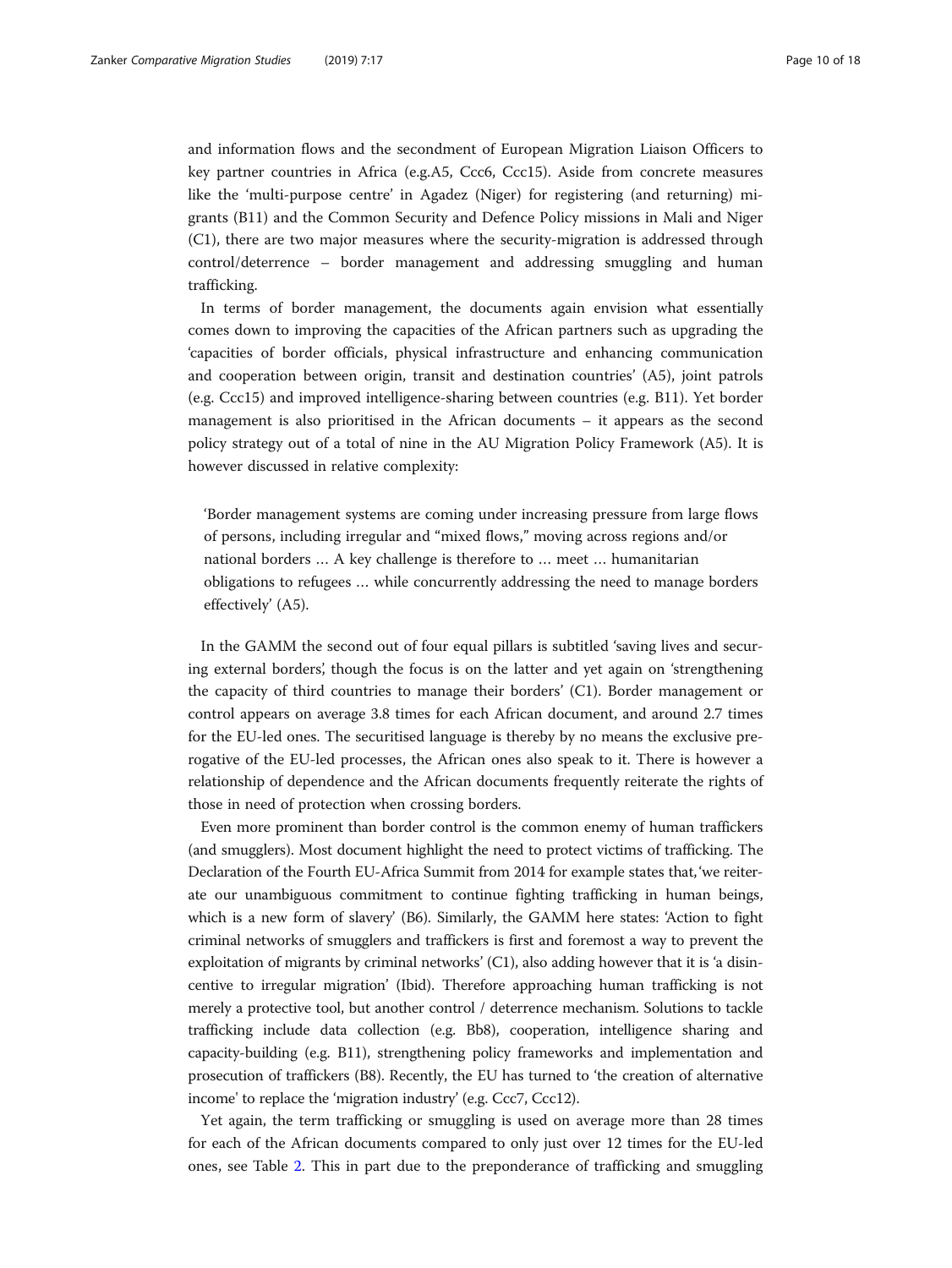in regional networks, in fact the terms are mentioned over 700 times in African regional documents or in 84% of all mentions in African documents, see Table 3 below. This is mainly within the IGAD framework.

The EU preference for controlling (and deterring future) migration is most obviously shown through their attitude towards return. The EU prioritisation of return can be seen by the fact that return is used on average 4.3 times in African documents, 5.2 times in the EU-African ones and a strong 8.7 times on average in each of the EU documents, see Table [2](#page-5-0). Increasingly, returns are highlighted as a priority (e.g. Ccc15) including within Africa (Bb11). The link between return as a way to achieve the goal of preventing and combatting irregular migration is made explicit in for example the EU-Ethiopia Common Agenda on Migration (Ccc5) or as an important tool in managing migration in the Dakar Strategy (Bb12). In terms of their rhetorical commitment, the EU-led policy are careful to favour voluntary returns, with the two appearing within one sentence on average 3.3 times compared only just over once in the African documents (see Table [2\)](#page-5-0). In some documents this is voiced as a 'preference' for voluntary return (e.g. Ccc15) or 'the emphasis [is] placed on the forced return of illegal migrants as the last resort in a process which includes the promotion of voluntary return' (Bb6).

In order to regulate returns, the policies (and here they all concur) call for creating standards and procedures for 'effective, sustainable return' (i.e. Cc1) or a coherent policy (e.g. Ccc15). The strongest agreement between the countries is on the necessity of reintegration support once the returnees are back in their countries of origin (e.g. Aa8, Cc1, Ccc9). Documents also speak of improved cooperation, especially on identification and issuing travel documents (e.g. Ccc8). There is a particular focus on negotiations for return and readmission (e.g. Ccc7), which also include negative incentives if cooperation on returns is lacking (Ccc15). This principle is not new, a link between readmission agreements to visa facilitations agreement already dating back to the GAMM (C2) or the Valetta Action Plan for 2015 (B11, see also Nijenhuis & Leung, [2017](#page-17-0); Van Criekinge, [2016\)](#page-17-0). Nonetheless, in the European Agenda on Migration from the same year, the language is already more forceful, stating that one aim is to 'ensure a humane and dignified treatment of returnees and a proportionate use of coercive measures, in line with fundamental rights' (emphasis added, C1).

To sum up, though the discussion on return highlights the EU preference for controlling migration, the overall securitised rhetoric is subtler and by no means an overwhelmingly European one. Issues of border control, and dealing with trafficking and smuggling are also highlighted in the African documents, at times even more frequently. This is due in part to an overwhelming regional prioritisation (through IGAD) and also highlights the need to protect migrants at the border. Moreover, the relationship is frequently constrained by a form of dependence – the African states receive capacity and aid in order to strengthen their borders. In rhetorical language, the EU is strong on highlighting legal migration over controlling and restrictive measures (see

|  | Table 3 Use of 'trafficking or smuggling' across approaches (main approach in bold) |  |
|--|-------------------------------------------------------------------------------------|--|
|  |                                                                                     |  |

|                      | Bilateral approach | Regional approach | Global approach | Total |
|----------------------|--------------------|-------------------|-----------------|-------|
| African documents    |                    | 762 (84%)         | 148 (16%)       | 910   |
| EU-African documents |                    | 107 (37%)         | 185 (63%)       | 292   |
| EU documents         | 186 (75%)          | 10(4%)            | 51 (21%)        | 247   |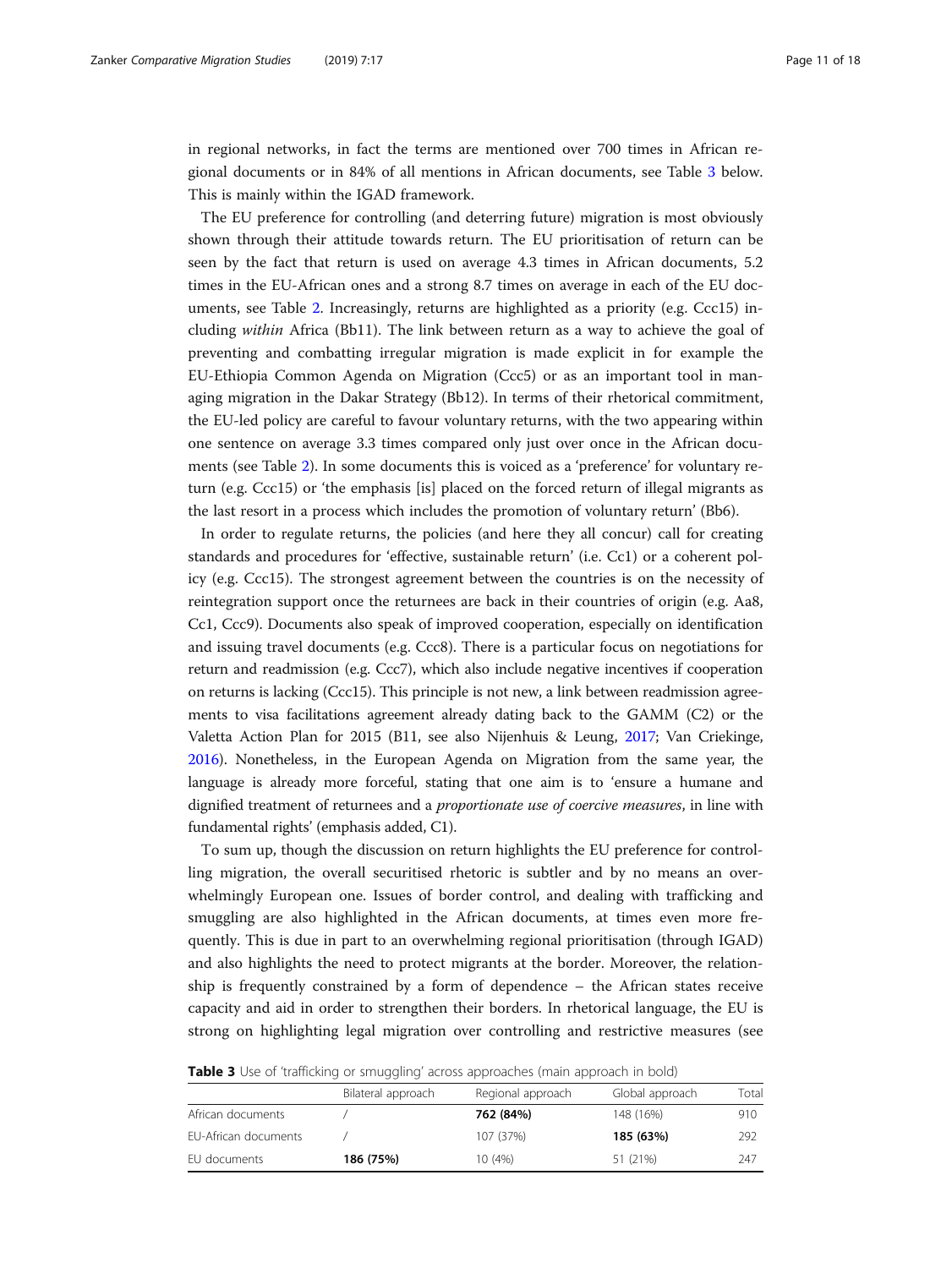also Mangala, [2013\)](#page-17-0). Thus overall, the rhetoric of the documents go in the direction of managing migration – both legal and irregular – whether in the interests of easing mobility or in order to reduce migration Northwards. If anything, a rhetoric of control came out more indirectly, like through the regulatory approach towards mobility. The practice of migration approaches also finds a strong preference for restricting migration, discussed next.

## The practice of migration: restricting movement

As the paper will show in the following, implementation of the African and even the EU-African policies is largely limited, despite the often strong rhetorical stance they take in terms of easing mobility and restrictive measures to curb irregular migration. For the EU, there is a more concrete policy implementation in recent years, primarily through the European Trust Fund projects. In practice like in its rhetoric the EU prioritises irregular migration, but unlike its rhetoric concrete action especially on legal migration is missing. In fact, the EU practice points to a strong preference for restricting migration.

When it comes to the African rhetoric on mobility and development, implementation continues to falter. This is not least due to weak frameworks and lack of technical capacity. The AU Migration Policy Framework is not legally binding and is therefore a rather weak instrument. Moreover, by 2016, three people were working on migration in the AU Department of Social Affairs, compared to an estimate amounting to over 400 in the EU (Witt & Both, [2016\)](#page-17-0). A follow-up from the Migration Policy Framework, the AU adopted a Freedom of Movement protocol in early 2018 as a first step towards a treaty enshrining such mobility. But the implementation depends – like for everything else – one the Regional Economic Communities (RECs) to enforce their decisions on migration. Even ECOWAS, prized as the role model for African mobility, faces implementation problems. Mobility and freedom of movement tends to be more theoretical than de jure: due to corruption at the borders, visa costs are simply replaced by (informal) fees directly payable to border controllers (Brachet, [2010\)](#page-17-0). Moreover, by and large the RECs are not the implementing agents either, rather they are dependent on their member states to implement policy (Welz, [2015](#page-17-0)). This means it is up to the individual countries to translate these policies into national laws, which may lack the political will to do so.

The European-African instruments also vary in their implementation. The ACP Observatory on Migration for example was not only launched but even wrapped up a 4 year study on South-South migration in 2014 (IOM Press Release, [2014\)](#page-17-0). Beyond this, despite the numerous summits and meetings, achievements are few and far between. Both the Rabat and Khartoum process have been marred by difficult political relationships between member countries (Collyer, [2016](#page-17-0)). The lack of implementation for both the African and the EU-African instruments and policies highlights the fact that perhaps migration is after all not a strong priority at a national level, despite the rhetorical commitment to addressing the issue.

For the EU the implementation has been much more successful, with a sense of urgency not least since the Valetta Summit of 2015 and the Partnership Framework of 2016 for stronger commitment. The legal framework of has FRONTEX changed, with them now being able to assist member states in returning failed asylum seekers. By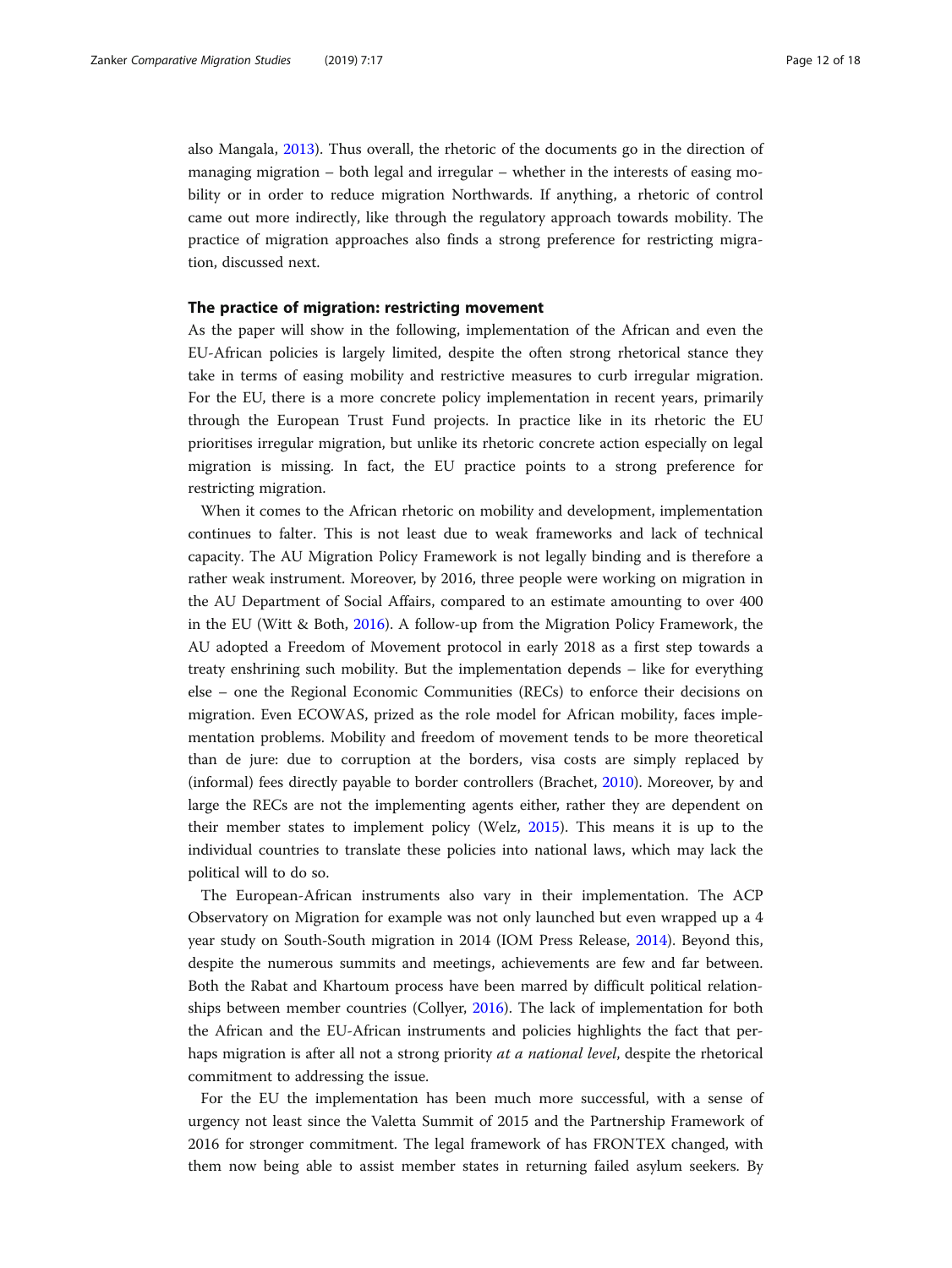June 2017, 12 European Migration Liaison Officers have been send to priority third countries of origin and transit and numerous identification missions have been carried out (European Commission, [2017a\)](#page-17-0). Yet, the practice does not mirror the rhetoric. For example, opportunities for legal migration are limited with vague measures such as the promise to double the number of Erasmus + students introduced by Valetta. In fact, between 2010 and 2016 first time visas for employment for African citizens reduced by approximately 80% (MEDAM, [2018](#page-17-0), p. 16). The practice firmly shows a commitment to restrict movement, as shown by the EU Emergency Trust Fund for Africa (EUTF).

## The EU emergency trust fund for Africa

Launched during the Valetta Summit in November 2015, the EUTF seeks to swiftly set up projects addressing four main goals: 1) greater economic and employment opportunities; 2) strengthening the resilience of (vulnerable) communities; 3) improved migration management in countries of origin, transit and destination and 4) improved governance and conflict prevention and reduction of forced displacement and irregular migration. In total there are 108 projects approved by the EUTF Operative Committee (see Additional file [2\)](#page-16-0).<sup>6</sup>

Sorting these projects further highlights the actual practice of the EU. $<sup>7</sup>$  The most</sup> funding is clearly assigned to employment and resilience (30% of the projects respectively), with a predominant focus on jobs in the Sahel (28 projects) and on resilience (29 projects) in the Horn of Africa and North Africa.

Though part of the reason this occurs is because employment and nutrition programmes are easier to fund (Castillejo, [2016](#page-17-0)), this also highlights the preference for dealing with the causes of irregular migration instead of forced displacement. Moreover, it creates territorially bound development opportunities aimed if anything at preventing migration. Nor do the other goals overtly speak to easing mobility but rather to controlling or restricting movement, since even Goal 4 mentions reducing irregular migration. These preferences are further nuanced when considering the projects and funding proportionally. Here we can see that the average project for jobs and resilience is around  $\epsilon$ 9.7 million. Those seeking to address governance and conflict prevention – arguably the most complicated and enduring challenge of the four goals average around €9 million per project. In contrast stand migration management, which though there are the least projects with this specific goal – only 17% - have an average  $\epsilon$ 10.4 million funding per project. In a similar study, Oxfam finds that 22% of the budget is allocated to migration management and only 13.5% to security and peacebuilding (with 63% going to development cooperation, Oxfam, [2017](#page-17-0)) (Table [4\)](#page-13-0).

Thirdly therefore, the goal of migration management corresponds with the proportionally largest projects. What do they entail? Analysing the 31 projects that aim to address the third goal of the EUTF in more detail again highlights the preference for control in EU practice. At least five projects mention a rather general variation on 'promoting strengthened migration management' at both national and local levels. More detailed targets are the development, harmonisation and implementation of migration policies ranging from human trafficking to labour laws (3 projects), fighting organised crime and human trafficking (4 projects), capacity building for managing migrant influxes (2 projects) and awareness and sensitisation campaigns to deter people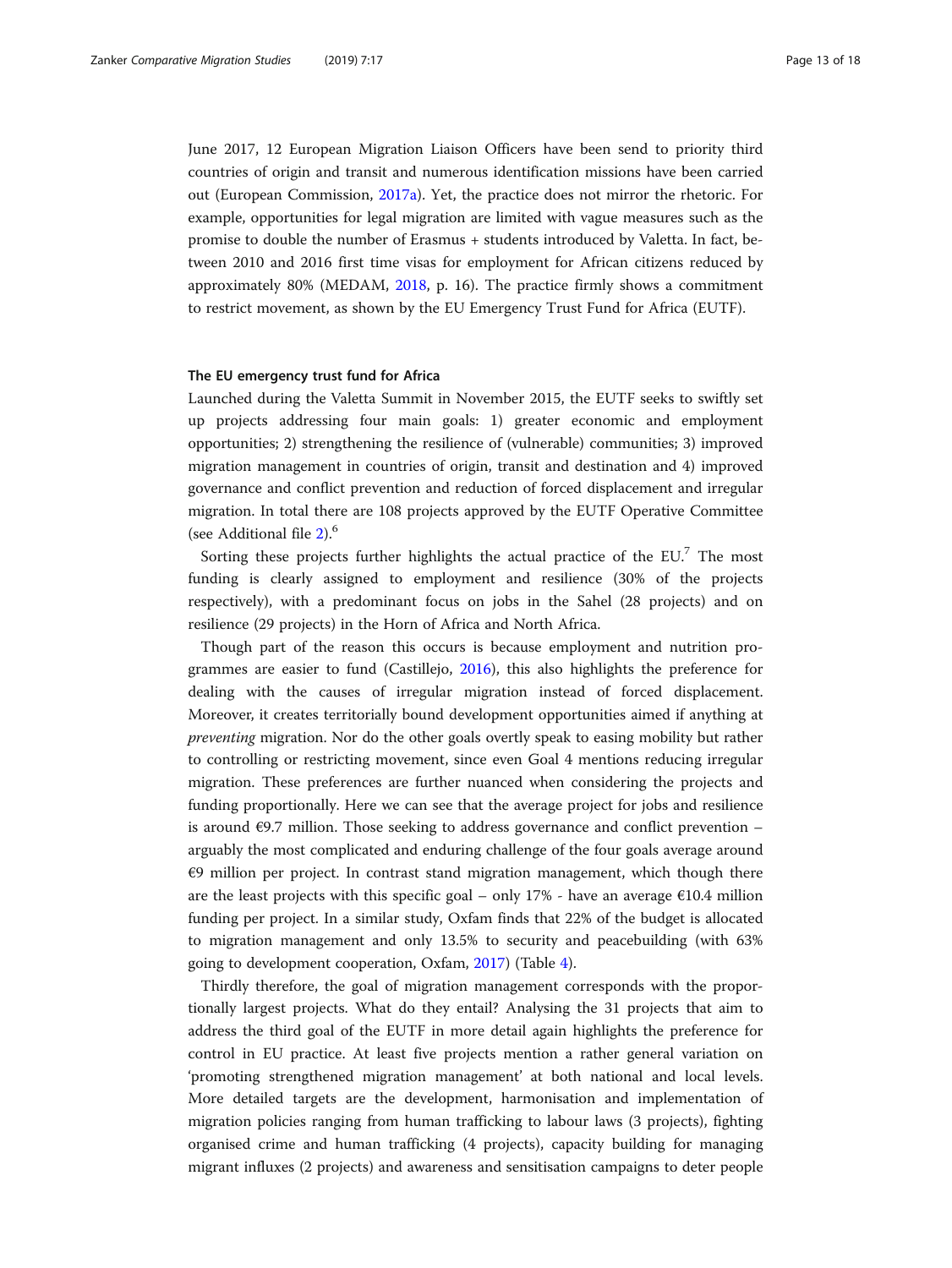<span id="page-13-0"></span>Table 4 An overview of the EUTF according to region and goals

| EUTF goals                                    | Number of projects and funding |                           |                          |                                        |  |  |
|-----------------------------------------------|--------------------------------|---------------------------|--------------------------|----------------------------------------|--|--|
|                                               | Sahel and Lake Chad            | Horn of Africa            | North of Africa          | Total funding and<br>projects per goal |  |  |
| Goal 1: Jobs                                  | 28 (290, 45 million)           | 22 (170.38 million)       | 4 (61.5 million)         | 54 (30%)<br>(522.33 million)           |  |  |
| Goal 2: 'Resilience'                          | 19 (194.85 million)            | 29 (244.18 million)       | 5 (75.75 million)        | 53 (30%)<br>(514.78 million)           |  |  |
| Goal 3: Migration<br>Management               | 19 (225.1 million)             | 9 (83.83 million)         | 3 (14.5 million)         | 31 (17%)<br>(323.43 million)           |  |  |
| Goal 4: governance and<br>conflict prevention | 18 (190.9 million)             | 21 (166.63 million)       | 1 (2.75 million)         | 40 (22%)<br>(360.28 million)           |  |  |
| Total funding per<br>Region                   | 901.3 million $\epsilon$       | 665.02 million $\epsilon$ | 154.5 million $\epsilon$ |                                        |  |  |

Source: Own compilation from the EUTF website, see Additional file [2](#page-16-0)

from leaving in the first place (7 projects). Another eight projects concentrate on rule of law, border control and enhancing security and an overwhelming 11 projects focus on improving conditions for voluntary return and reintegration. Though a few of the sensitisation campaigns make reference to legal migration – the focus of one project even being on freedom of mobility, albeit within the IGAD region (Project n°102) – the overall emphasis is on (voluntary) returning migrants and securing borders, thus restricting movement beyond Africa. Only two of the projects specifically target non-controlling elements such as encouraging diaspora investment.<sup>8</sup>

To sum up, through the practice of the EUTF projects a strong preference can be seen for restricting mobility, through prevention and control, by creating territorially bound development opportunities and improving management of migration long before it reaches Europe's borders. So does the EU put their money where their mouth is? To a degree yes. They rhetorically highlight irregular migration and prioritise returns. But EU policies are also more securitised in practice than their much more reserved rhetoric. Worse, their practice on legal migration stands in contrast to their strong rhetorical stances on these matters (see also Castles, [2004,](#page-17-0) p. 221). Thus, in practice like in rhetoric the EU priorities irregular migration, but unlike its rhetoric concrete action especially on legal migration is missing. Far from easing or even regulating mobility the practice in effect aims to restrict mobility. Scholars have already pointed to a rhetorical distancing away from a securitised vision of controlling migration by the EU, towards a more preventative 'root cause approach, which seeks to reduce push factors for migration (e.g. Mangala, [2013](#page-17-0)). This may however simply be control by other means, namely by preventing migration to Europe in the first place (see also Carling & Hernández-Carretero, [2011](#page-17-0)).

## Conclusion

Three conclusions can be drawn from the analysis of the rhetoric and practice of migration governance policies in the EU and Africa. First the rhetoric goes into diverting directions of managing versus controlling mobility. Second, though there are no doubt many subtle and unsubtle differences between the two continents there are also surprisingly similar in their rhetoric. Lastly, there is a pronounced divergence between a management-orientated discourse and the restriction-orientated practice.

The rhetoric juxtaposes both the management of mobility and the restriction of irregular migration. Moreover, there was some geographical divisions, especially with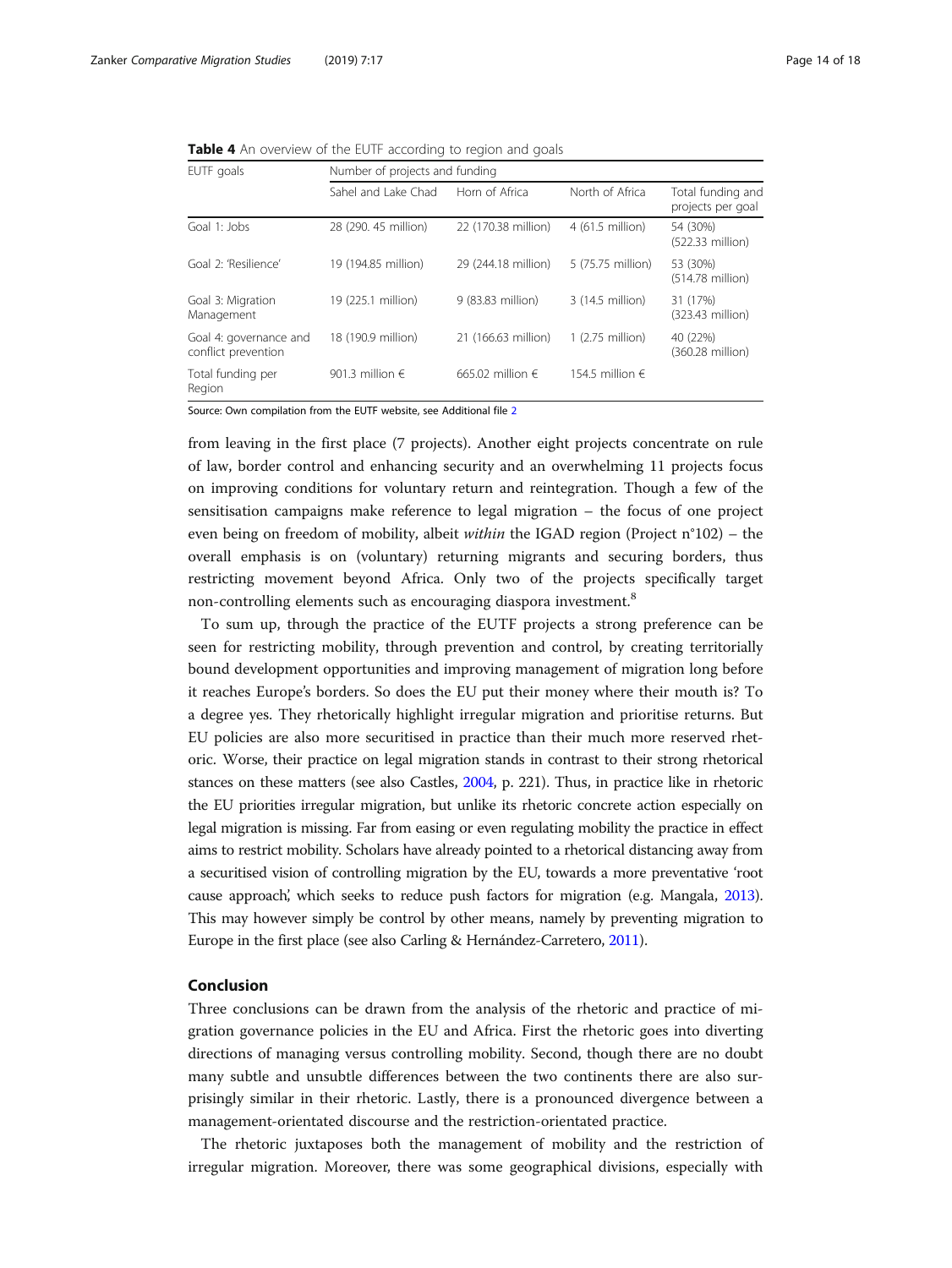regards to mobility. African policy instruments favoured easing mobility restrictions for development and the EU-led documents looked to regulated, short-term mobility and preferably within Africa. The EU and Africa are far from a common approach to governing migration (see also Castillejo, [2017](#page-17-0), p. 32). Nonetheless, there was also quite some similarities in the rhetoric. The EU was just was vocal – rhetorically – about legal migration. In addition, a surprising level of control came out from the African documents and was by no means only a European emphasis. More significantly there is an overall divergence between what is said rhetorically and what is done in practice. The rhetoric goes in the overall direction of managing or controlling migration, whereby the practice clearly seeks to restrict migration, especially towards Europe. Many scholars make the argument that there is a disjuncture between relative actual permissiveness for migration compared to highly securitised discourses (Andersson, [2016;](#page-17-0) De Haas, [2008\)](#page-17-0). In contrast, this paper shows that EU policies with regards to governing migration are not particularly more securitised than their African counterparts, and that they are less securitised on paper than in practice. Thus the *rhetoric* of the documents analysed for this paper seem to be steering discursive powers *away* from more securitisation in contrast to much research on the topic (Bourbeau, [2015\)](#page-17-0). But the aim to control migration was evident through other means, such as the regulatory approach toward mobility in conjunction with territorialised development to prevent migration. This is reiterated by the EU practice which seeks to restrict all movement, using development simultaneously to stop migration and an incentive to corporate on migration controls, thereby improving migration management (or control) long before it reaches Europe's borders (see also what Landau and Kihato call the 'containment compact', c.f. Kihato, [2018](#page-17-0)). There are several reasons for the lack of common rhetoric and the gap between rhetoric and practice.

Firstly, migration governance remains largely a national matter, which often stands in contrast to rhetorical commitments made at institutional levels. Put differently, governance approaches still follow national logics despite the transnational nature of migration (Castles, [2004](#page-17-0); Czaika & De Haas, [2013](#page-17-0)). This undermines the policies that are developed. For EU-led migration governance, this is by no means a new finding whereby national interests on immigration dictate policy direction and practice (e.g. Hampshire, [2016;](#page-17-0) Van Criekinge, [2016\)](#page-17-0). Moreover, the focus on bilateral agreements (i.e. between the EU, member states and individual African countries) also breaks down any further chances of institutionalisation and a strengthened regional migration agenda (Bisong, [2018](#page-17-0)). The resultant inconsistency means that the "EU oscillates between bilateral and multilateral, lacks consistency and gives AU member states 'too many masters" (FES & CCPAU, [2016](#page-17-0)). Moreover, this inconsistency is underpinned by competing and sometimes conflicting interests within the EU or between its member states (Hampshire, [2016](#page-17-0)), as well as between African states (Kihato, [2018\)](#page-17-0).

Secondly and in consequence, the divergence between rhetoric and practice, thematic juxtaposition in the rhetoric as well as geographic commonalities also speaks to (hidden) interests. At the EU level, policies speak of regulating mobility whilst in reality they seek to restrict and prevent movement. As such, the rhetoric/practice gap can be used to achieve to contradictory goals of moving migration controls and prevention away from Europe's borders to the African continent, whilst strengthening the EU-African partnership at the same time (see also the predominance of partnership in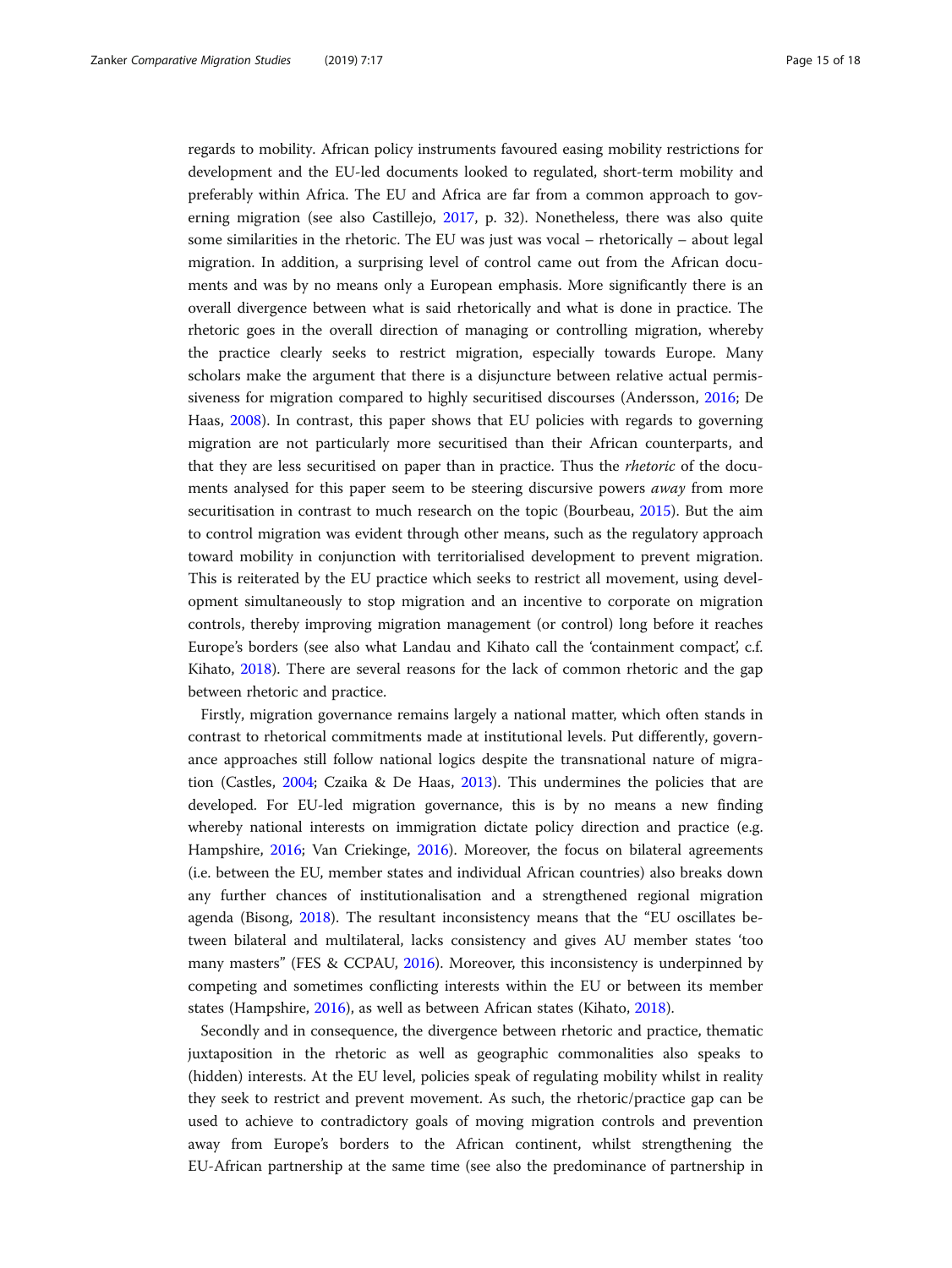the EU-African policy documents, Table [2\)](#page-5-0). In Africa, recent research indicates that there is a preference for bilateral cooperation with the EU or member states on migration matters as more rapid, efficient and tailored to the countries interests and contexts (Castillejo, [2017](#page-17-0), p. 10; Van Criekinge, [2016\)](#page-17-0). Moreover, African states may be paying lip-service to European interests on securing borders in order to achieve leverage in an asymmetric relationship, but in practice purposively stall on implementation. Put differently, that the rhetoric was surprisingly similar can be explained by the overall asymmetric relationship between the two continents. As was shown when discussing the rhetoric on border management or dealing with trafficking, African partners are still very much dependent on donors for capacity building, equipment etc. (see also Van Criekinge, [2016\)](#page-17-0). This makes a securitised rhetoric aligning with European migration governance aims of strategic interest. The consequences are two-fold both with on the one hand mobility regimes being dismantled in the name of security. This can be observed for the ECOWAS region for example, where mobility has become increasingly threatened by the emphasis of dealing with 'irregular migration' to Europe (De Haas, [2008](#page-17-0)). Many African governments have also reasserted more restrictive immigration regimes to the detriment of regional free movement initiatives (Kihato, [2018](#page-17-0)). On the other hand however, the dependence of the EU on African partners to successfully externalise their borders further south, gives African partners a new unique position where they can gain leverage in an otherwise asymmetric relationship. The African documents may contain certain buzzwords but there is no intention to follow up on the commitments made. Notably the partnership framework has thus far had little success, for example in Ethiopia the government has stalled on issuing travel documents for returnees, seeking greater funding for the reintegration of returnees (Castillejo, [2017](#page-17-0)). African stakeholders, well aware of the benefits of migration (even irregular) may be stalling on purpose (e.g. Raineri & Rossi, [2017](#page-17-0)), whilst simultaneously paying lip-service to European interests. Future research should consider the national political interests in particular for African states (see also De Haas, [2008](#page-17-0)) and other relevant stakeholders.

If joint cooperation on migration is not taken seriously, this risks having a destabilizing effect on relationships between the two continents in the longer term. In addition to the overall asymmetric relationship and complexities between trade-offs of different multilateral levels (transnational/national), hidden interests of all the actors should not be underestimated.

#### Endnotes

<sup>1</sup>Though security can mean very different things and for example migration can be seen as an opportunity to improve economic security (see Raineri & Rossi, [2017\)](#page-17-0)

 $^{2}$ There is no overall regional policy framework to govern migration in the Southern Africa Development Community or the East African Community though some plans and bilateral agreements exist (see also Kihato, [2018\)](#page-17-0)

<sup>3</sup>All frequency counts were calculated in terms of average mentions per documents to one decimal point. All Boolean AND searches looked for two words within one sentence (e.g. legal and migration), see Table [2](#page-5-0).

<sup>4</sup>Though policy makers often apply categorical differentiation between different types of migrants (i.e. labour migrants versus refugees or asylum seekers), this is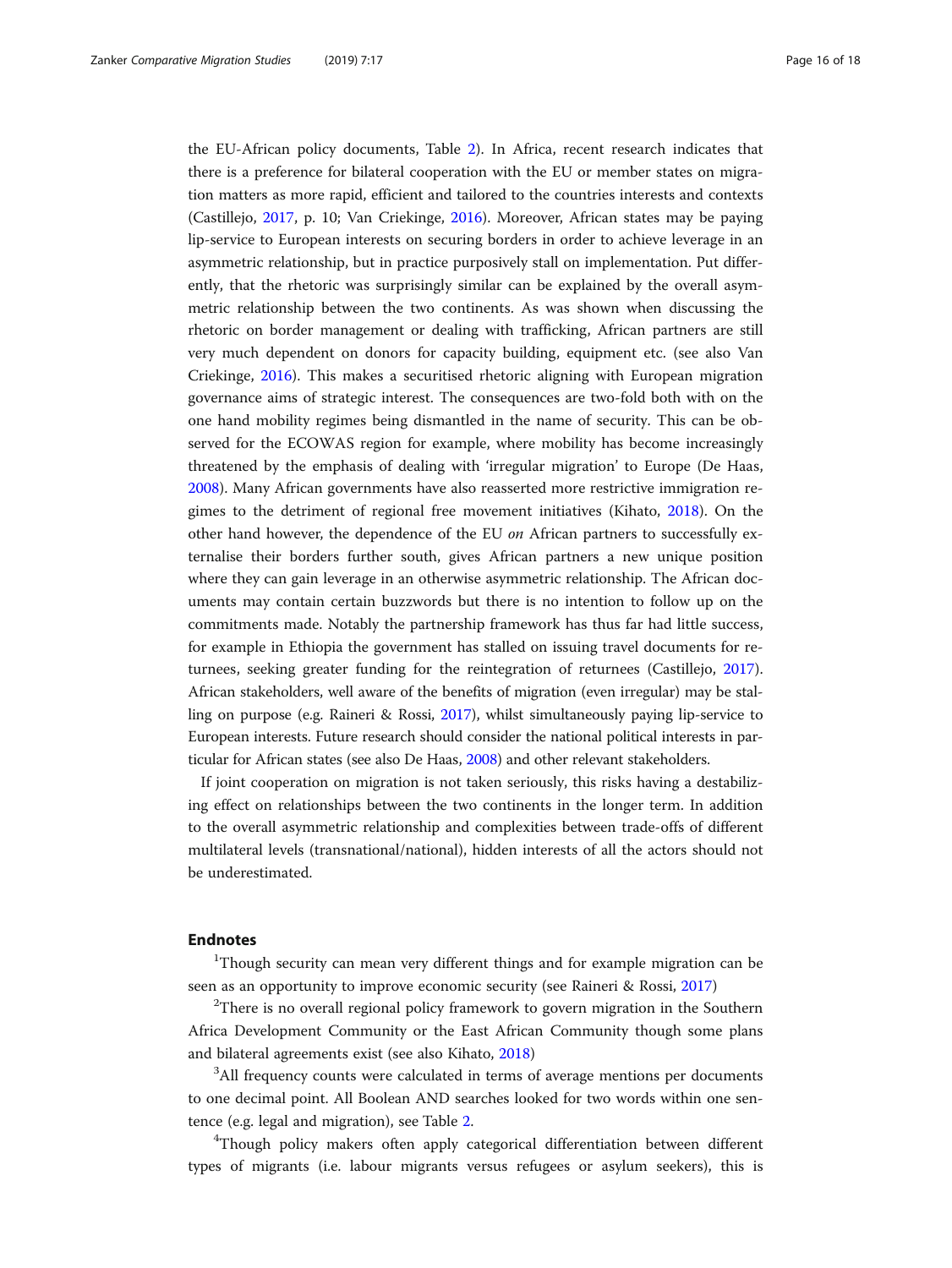<span id="page-16-0"></span>problematic making a number of assumptions that often shy away from the complex realities of individual migrant journeys (Crawley & Skleparis, [2018\)](#page-17-0). This paper will consider refugees (and internally displaced persons) alongside other migrants, only differentiating when necessary.

 ${}^{5}$ If we search for fight\* OR combat\*, it appears an average of 8.3 times in each EU-Africa documents compared to 5.1 times for the EU-only ones and only 3.6 times for the African ones, see Table

<sup>6</sup>The figures (from May 2017) used are those which have been committed, approx. €1.7 billion, which is higher than what has been contracted, approx.  $€729.7$  million and actually disbursed, approx. €266.7 million (European Commission, [2017b](#page-17-0)).

 $7$ Since many of the projects have multiple goals they appear two or three or even four times. The funding was however split accordingly, though of course this is only a crude approximation. E.g. Project N°58 (Programme to strengthen resilience and peaceful coexistence in Chad) is funded with €18 million and aims to address Goals 1, 2 and 4 and therefore €6 million was assigned to each category.

<sup>8</sup>Of the 31 projects 13 projects are aimed at setting up data collection and research observatories, but the Oxfam study shows that overall only 1.5% of the budget is allocated to research and monitoring (Oxfam, [2017](#page-17-0)).

## Additional files

[Additional file 1:](https://doi.org/10.1186/s40878-019-0115-9) Overview and Codes of Policy Documents. (DOCX 19 kb) [Additional file 2:](https://doi.org/10.1186/s40878-019-0115-9) Overview of EUTF Projects (May 2017). (DOCX 43 kb)

#### Abbreviations

ACP: African, Caribbean and Pacific Group of States; ECOWAS: Economic Community of West African States; EUTF: EU Emergency Trust Fund for Africa; GAMM: Global Approach to Migration and Mobility; IGAD: Intergovernmental Authority on Development; RECs: Regional Economic Communities

#### **Acknowledgements**

Previous versions of this paper were presented at the 7th European Conference on African Studies in Basel in June 2017 and the Annual Cross-Area e.V. Conference in Freiburg in November 2017. I thank Ulf Engel, Andreas Mehler and Cita Wetterich for comments on earlier versions and Verena Staiger and Julia Schuster for their research assistance. All errors remain my own.

#### Funding

I have not received any external funding for the collection of the material, the analysis or writing of this paper.

#### Availability of data and materials

A list of all the policy documents used for the content analysis as well as the list of EUTF projects can be found in Additional files 1 and 2 respectively. Data sharing not applicable to this article as no datasets were generated or analysed during the current study.

#### Authors' contributions

This paper is single-authored and I am solely responsible for the development, analysis and writing of the manuscript. The author read and approved the final manuscript.

#### Authors' information

Franzisca Zanker is senior research fellow at the Arnold-Bergstraesser-Institute at the University of Freiburg, where she heads a research cluster on (forced) migration. Her research interests include migration governance, citizenship and migration patterns in post-war contexts.

#### Competing interests

The author declares that she has no competing interests.

#### Publisher's Note

Springer Nature remains neutral with regard to jurisdictional claims in published maps and institutional affiliations.